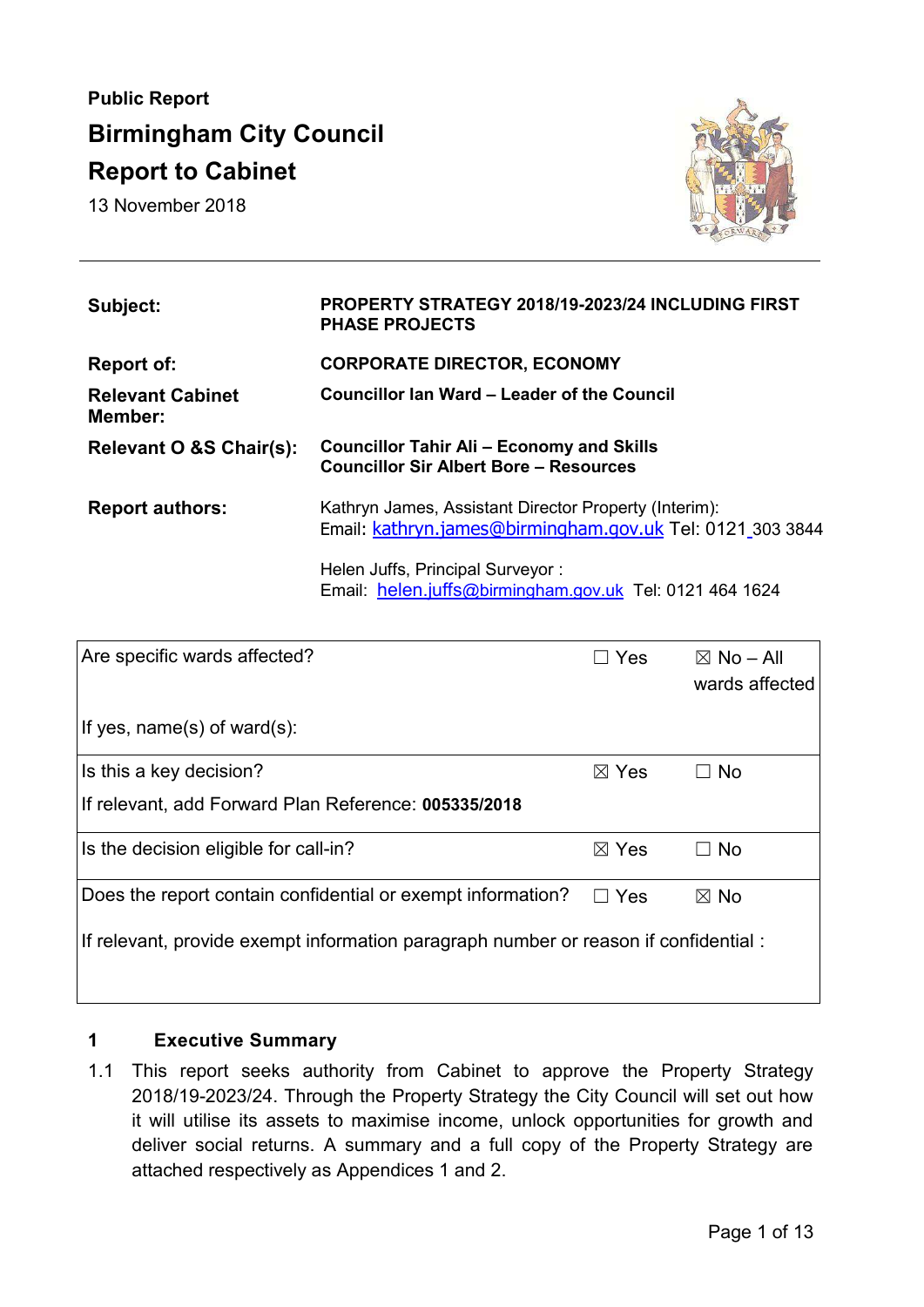- 1.2 To support efficient delivery of the increased quantum of transactions required for the Property Strategy outputs it will be necessary to increase resources and update governance procedures, in particular this report seeks approval to:
	- 1.2.1 Delegate the commencement of procurement activities and the award of contracts for external legal and (where there is not resource available inhouse and subject to the prior written approval of the City Solicitor) property advice;
	- 1.2.2 Authorise a recommendation to the Council Business Management Committee to put forward a motion to Full Council for approval to the increased 'property' delegations financial thresholds to both the Chief Executive and the Corporate Director Economy alone and to the Chief Executive and Corporate Director Economy jointly with the Leader in consultation with the Corporate Director Finance and Governance as detailed in section 7.2 below;
	- 1.2.3 The ring-fencing of receipts raised from the disposal of properties held for investment purposes into the Investment Portfolio, for subsequent reinvestment to deliver increased capital value and returns subject to the approval by Cabinet of the planned investment portfolio activities as set out in the annual Investment Property Strategy report.

Where such capital receipts are not approved for subsequent re-investment in the Investment Portfolio, either in whole or in part, should there be any impact on the budgeted revenue income stream this will be considered as part of that approval process.

- 1.2.4 Transfer budgets held by service areas in relation to Investment properties under a central property budget managed by Birmingham Property Services.
- 1.3 Prompt implementation of the Property Strategy is essential in order to meet financial targets, take advantage of changing property market trends, and protect the City's assets. First phase projects have been identified which contribute to both commercial and social returns. This report asks Cabinet to note the first phase Property Strategy projects as recommended below.
- 1.4 Notes that a private version of the report identifies rental income projection assumptions and initial implementation budgets.

# **2 Recommendations**

That Cabinet:

- 2.1 Approves the Property Strategy 2018/19-2023/24 attached at Appendix 1 and 2.
- 2.2 Delegates the approval for the commencement of procurement activities and the award of contracts for the provision of external legal and (where there is not resource available in-house and subject to the prior written approval of the City Solicitor) and property advice to support the delivery of the Property Strategy for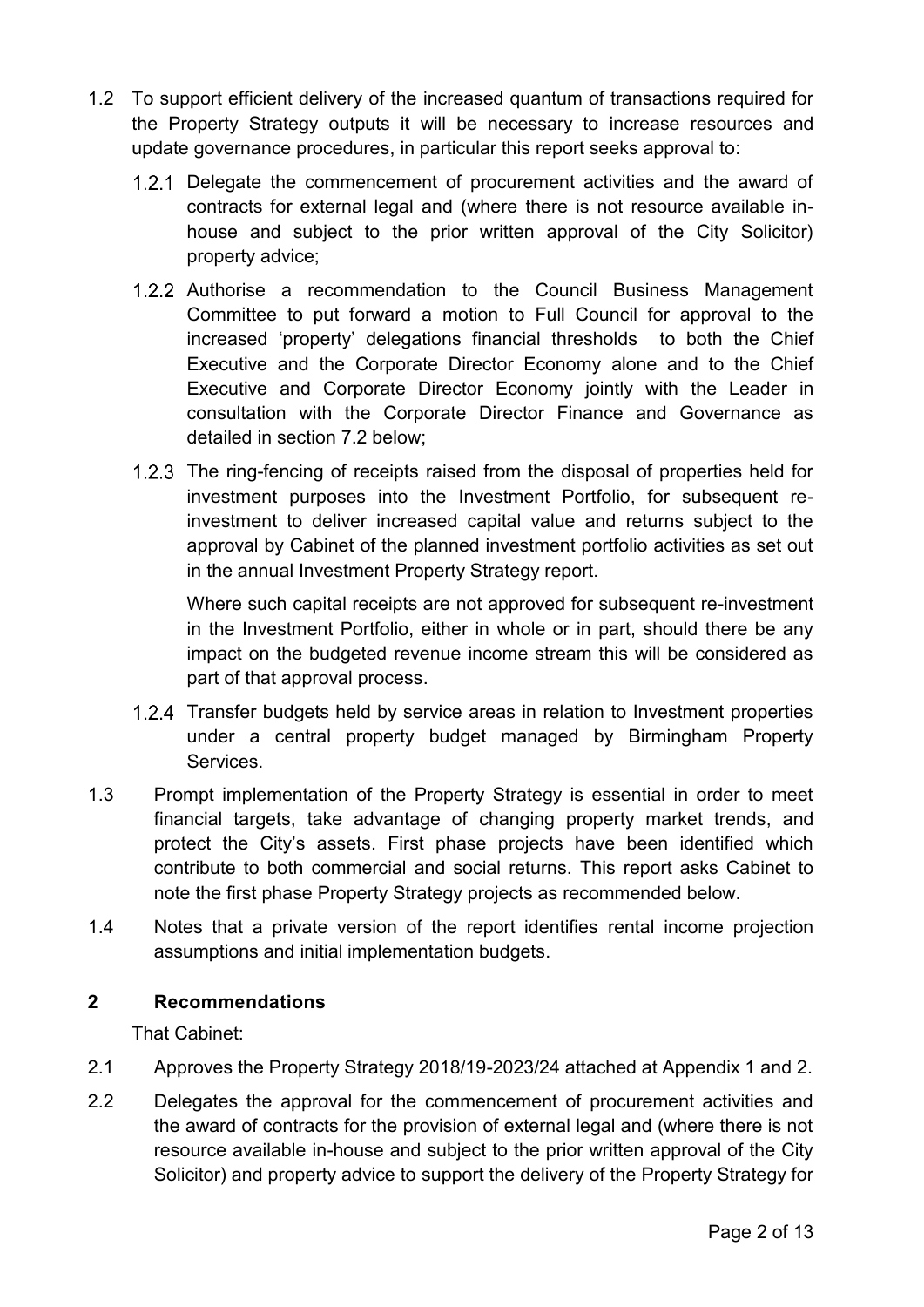the estimated value of £2.25m to the Corporate Director, Economy, the Director of Commissioning and Procurement, the Corporate Director, Finance and Governance (or their delegate) and the City Solicitor (or their delegate).;

- 2.3 Authorises a recommendation to the Council Business Management Committee to put forward a motion to Full Council for approval to the increased 'property' delegations financial thresholds for the both the Chief Executive and the Corporate Director Economy alone and to the Chief Executive and Corporate Director; Economy jointly with the Leader in consultation with the Corporate Director; Finance and Governance – as detailed in 7.2 below. Delegations will be reviewed every three years in line with the Property Strategy.
- 2.4 Approves the ring-fencing of receipts raised from the disposal of properties held for investment purposes into the Investment Portfolio, for subsequent reinvestment to deliver increased capital value and returns subject to the approval by Cabinet of the planned investment portfolio activities as set out in the annual Investment Property Strategy report.
- 2.5 Notes that where capital receipts are not approved for subsequent reinvestment in the Investment Portfolio, either in whole or in part, should there be any impact on the budgeted revenue income stream this will be considered as part of that approval process.
- 2.6 Approves the transfer of general fund revenue budgets from service areas which in relation to property assets held in the new Investment portfolio to a central budget managed by Birmingham Property Services (BPS).
- 2.7 Notes the implementation of first phase projects subject to the production of individual Executive reports:
	- 1. Programme to dispose of surplus properties Investment and Operational portfolios;
	- 2. Industrial estates portfolio;
	- 3. Jewellery Quarter: property support for incubation/growth of creative industries;
	- 4. Provision of Public Service Hubs;
- 2.8 Authorises the City Solicitor where necessary, to advertise the permanent loss of public open space and consider any objections in accordance with Section 123(2a) of the Local Government Act 1972.
- 2.9 Authorises the Assistant Director Property to negotiate and finalise terms and authorise the City Solicitor to negotiate, execute and complete all necessary legal documents to give effect to the disposal of surplus properties detailed in the Sites Prospectus as attached at Appendix 5.

# **3 Background**

# Property Strategy:

3.1 The City Council is the single largest owner of property in Birmingham and holds the largest land estate of any UK local authority, extending to 26,000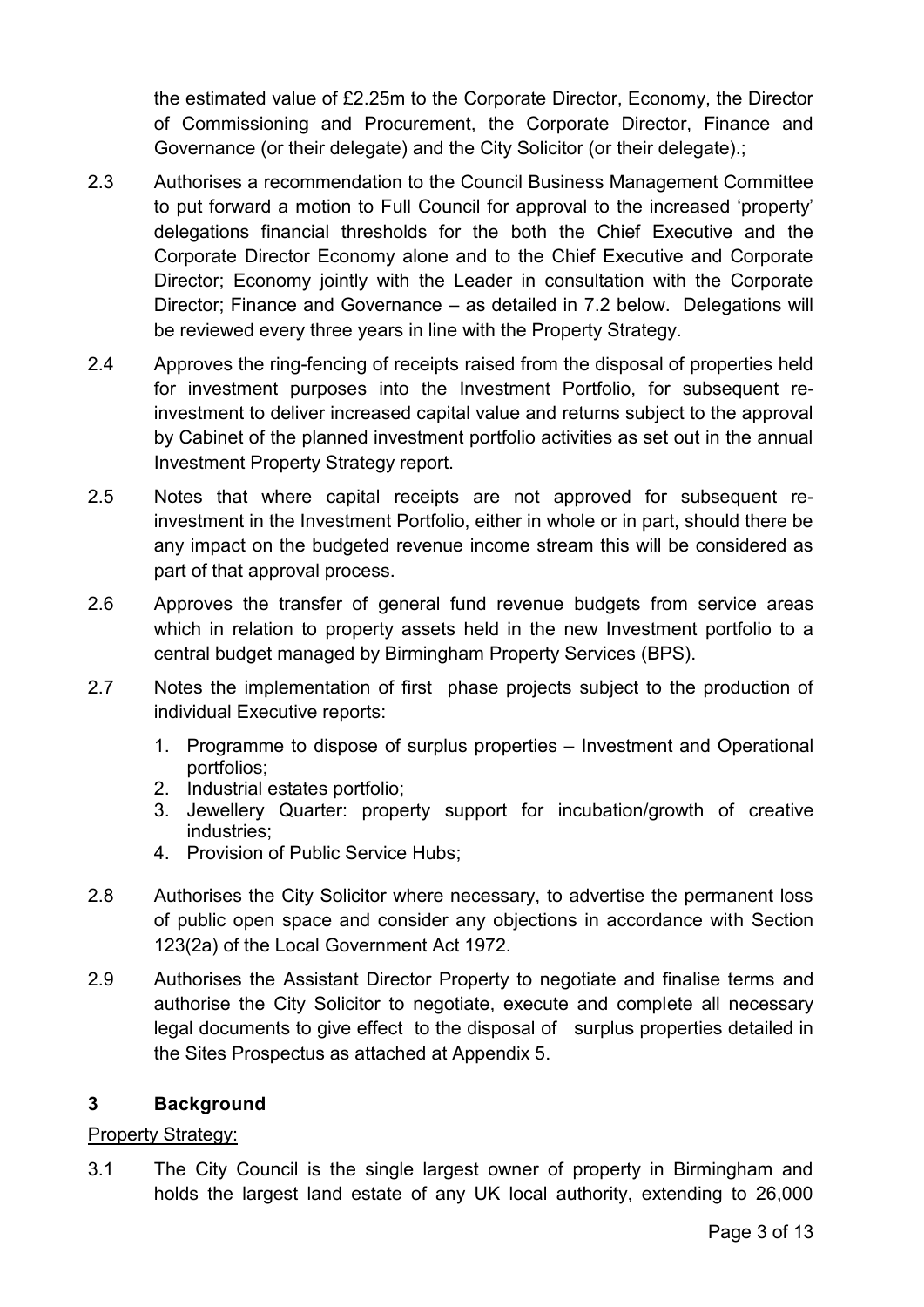acres. The Portfolio, excluding residential homes, infrastructure and schools has an asset value of over £2.4 billion. Income generating assets attract on average £32 million revenue and £30 million capital receipt income from sales per annum. There are more than 6,500 property assets (land and buildings) in the Portfolio and over 330 of these have historic interest.

- 3.2 This unique portfolio of assets provides an unrivalled resource base from which to drive forward the city's inclusive growth agenda and deliver a range of priorities for Birmingham and its residents.
- 3.3 The city is experiencing a major revitalisation with its property market buoyant and growing across all sectors. This is set to continue as the City continues to deliver its ambitious growth agenda with 51,000 new homes, 16 million square feet commercial, leisure and retail space, 990 acres of employment land and £4 billion infrastructure investment by 2031.
- 3.4 The Property Strategy has been informed by a strategic review of the Council's property portfolio An external agent, CBRE, was appointed to assist in this process and support clarity of technical content of the Investment Portfolio and drafting the Property Strategy document.
- 3.5 Through the Property Strategy the City Council will set out how it will utilise its assets to maximise income, unlock opportunities for growth and deliver social returns. The Property Strategy is structured around four key themes:

**Investment** – divided into core asset classes this portfolio will focus on maximising capital returns to re-invest and deliver greater revenue to support wider City Council service delivery;

**Growth and Development** – focusing on key growth areas land and buildings will be utilised as catalysts for development and regeneration to deliver new homes and jobs;

**Community** – support third party not for personal profit organisations to deliver City Council's core objectives, encouraging independent social cohesion using sport, culture and third sector neighbourhood activities;

**Operational** – efficient and rationalised buildings to support the provision of modern 21st century council services.

3.6 The key objectives for the Property Strategy are:

**Drive greater returns** – develop an investment property portfolio run on a commercial basis - delivering medium growth in gross income, including inflation, by 2024,

**Catalyst for growth** – utilise land and buildings across the portfolio to unlock development and regeneration aligned to the city's key growth areas **Drive housing delivery** – release assets in key locations to support the delivery of 1000's of new homes

**Support communities** – encourage a 'Sharing Economy' and 'Capacity Building' through the support of third party organisations to deliver culture, sport, community and neighbourhood activities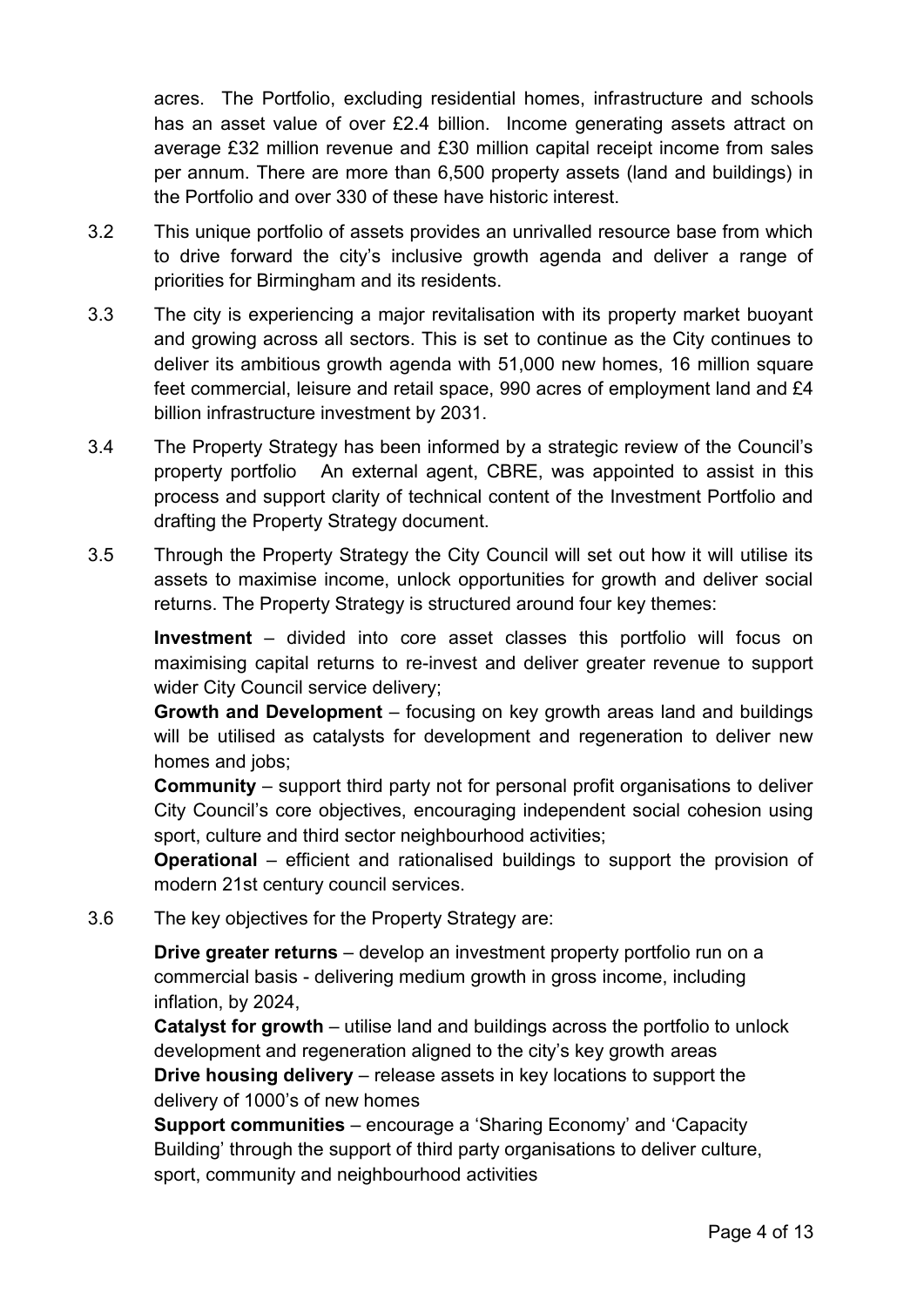**Be operationally efficient** - provide a fit for purpose operational property portfolio.

- 3.7 A series of Property Asset Reviews and Property Asset Management and Delivery Plans will develop actions to deliver the medium and longer term objectives of the Property Strategy.
- 3.8 Property market demands fluctuate which makes it imperative the Property Strategy is implemented promptly, otherwise opportunities to secure investment may be missed. A pilot project to sell freehold interests from the Investment portfolio to existing long leaseholders was undertaken in July and several of the transactions have now been agreed and will release capital for reinvestment. The first phase implementation of the Property Strategy will see four projects brought forward (details below).
- 3.9 These opportunities have been identified through the process of reviewing the Council's property portfolio and identifying assets in response to property market trends and demands and which are surplus to Council requirements.

#### First Phase Projects:

#### **Investment Portfolio projects:**

Project 1: Disposal of Surplus Properties

- 3.10 A number of properties across the city held in the Investment Portfolio require capital investment to enable economic growth.. The properties do not meet the City's Investment criteria and so will be released on the open market to enable investment by third parties. The properties will be advertised for sale on a freehold or long-leasehold basis and are detailed in the Sites Prospectus at Appendix 5.
- 3.11 The sites listed in Appendix 3 are surplus to Council requirements and have been fully considered in accordance with current surplus property procedures with no alternative internal use identified. The assets are deemed non-strategic and their release will not only reduce the Council's liabilities and generate capital receipts but also provide opportunities for development by third parties. The list at Appendix 3 also includes surplus properties from the Operational Portfolio (see 3.18 below). Plans of the properties are attached as Appendix 4.
- 3.12 Whilst some assets will be sold in isolation, others will be packaged with adjoining properties which are already declared surplus via previous reports to Cabinet to maximise development potential.
- 3.13 It is proposed to produce a City Council Property Prospectus which will detail surplus assets on a quarterly basis (from the Operational as well as Investment portfolio) so not to flood the property market. A number of the sites listed in Appendix 3 will be included in the first prospectus which will be launched in November 2018 – a draft is attached as Appendix 5. Other assets will be advertised in further prospectus to fit in with wider area planning initiatives,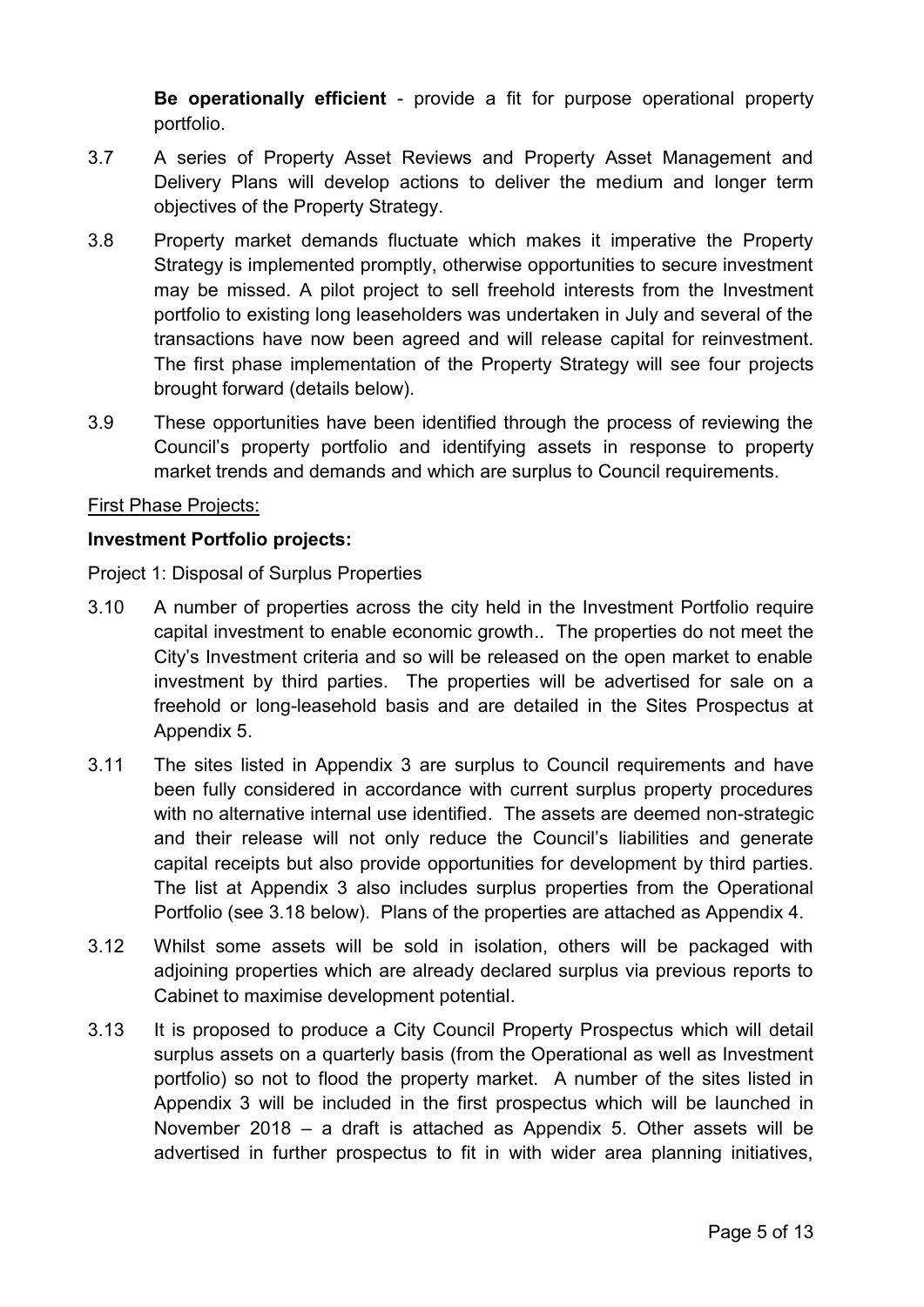including development of infrastructure. Further prospectus will be the subject of future Executive reports.

#### Project 2 – Industrial Estate Portfolio

3.14 A package of twelve estates from the City's industrial portfolio has been shortlistedto take to the open market as an investment opportunity. A strategy detailing the options with recommendations as to the most advantageous solution for the city will be produced as part of the services to be undertaken by the external property advisor. The outcome will be subject to a further Executive report.

The trategy will consider all options including procurement of a joint venture partner Through the joint venture structure the Council could: attract an upfront capital sum; continue to attract the passing rent (plus inflation); and benefit from a profit share of future increases in rent once the joint venture partner has made improvements through capital investment to agreed timelines. Disposal of the industrial estates will take advantage of the current heat in the Industrial property market. A plan of the estates is attached as Appendix 6.

#### **Growth and Development and Community project:**

- 3.15 The Council is already delivering a number of major projects to promote growth e.g. Peddimore and Smithfield developments.
- Project 3 Jewellery Quarter: support for incubation/growth of creative industries;
- 3.16 In addition to the disposal of surplus properties in the JQ by sale of long leaseholds and freeholds it is proposed to explore a project to encourage the retention of local talent and skills, relocation in to the region of creative industries and preserve heritage and emerging culture. This will help address the dissipation of creative industries in the JQ. The Council has been approached by a consortium who wishes to invest in the area to re-energise the unique creative cluster to benefit the region and to develop an innovative network which links social housing, support services and creative workspace. Detail of the project will be the subject of a future Executive report.

# **Operational and Community projects:**

3.17 To meet the Council's financial budget requirements service areas have been charged with reviewing the necessity to use properties to deliver services. A number of assets have been identified which are surplus to requirements. These will be included in the Property Prospectus (as described in 3.11 and 3.13 above) which is attached as Appendix 5.

#### Project 4: Public Service Hubs

3.18 To enable further rationalisation of the Operational Portfolio, and to support the move towards devolution and localism a comprehensive review has been commenced to research the feasibility of Public Service Hubs which will identify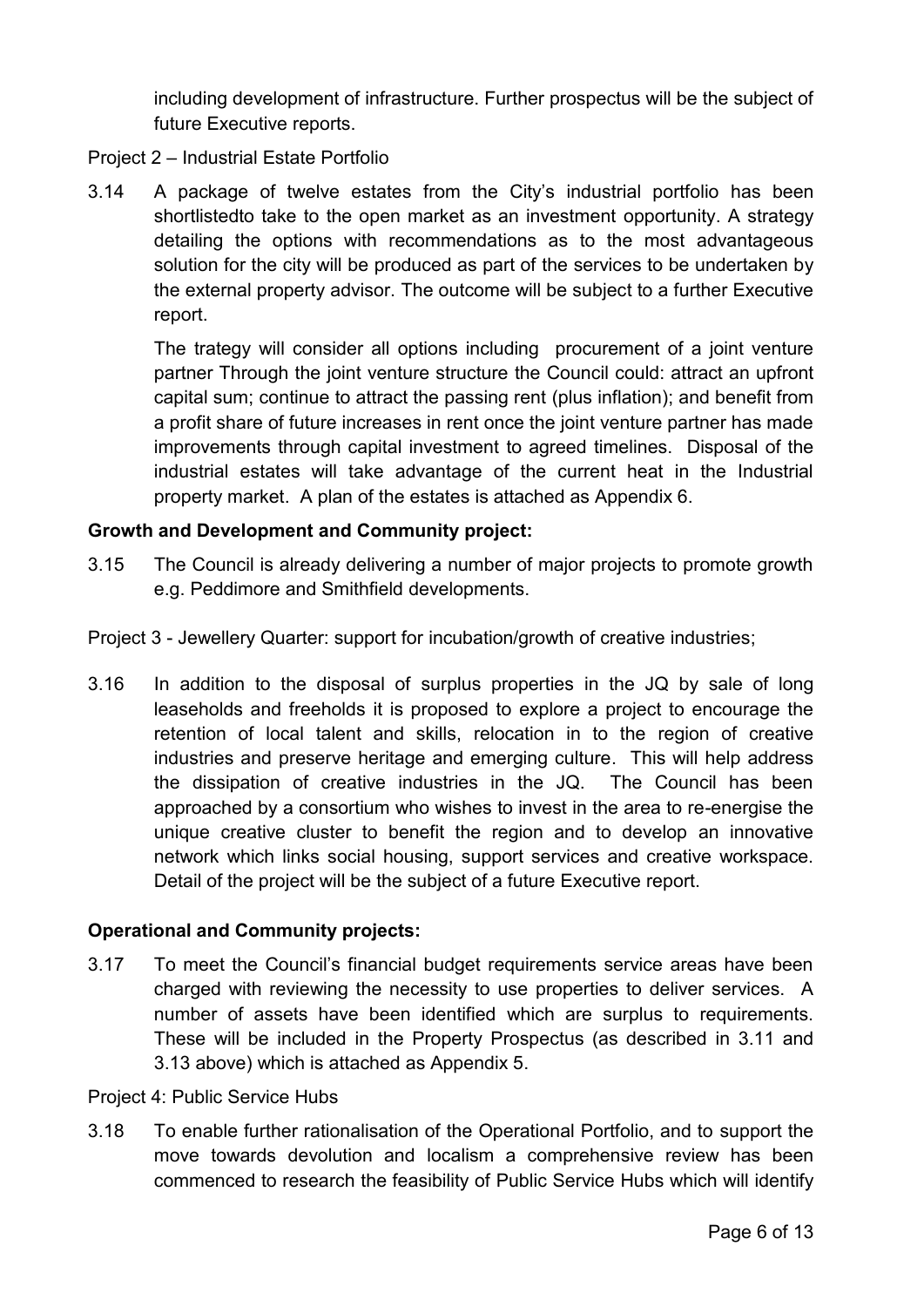opportunities for local multi-use services by both the Council and third parties – including other public estate bodies (e.g. the Police, the NHS etc.). A number of Council properties which provide single use services have been identified for disposal. This work stream will be developed and be the subject of a future Executive report.

# **4 Options considered and Recommended Proposal**

- 4.1 The Property Strategy is the core real estate planning and performance document for the Council. The unique portfolio of assets provides an unrivalled resource base from which to drive forward the city's inclusive growth agenda and deliver a range of priorities for Birmingham and its residents. The city is experiencing a major revitalisation with its property market buoyant and growing across all sectors. The opportunities to utilise our property portfolio to support the achievement of our ambitions for the City are significant. The Property Strategy and first phase projects will enable us to harness these assets to best effect.
- 4.2 To do nothing and continue to manage the Council's real estate without a formal strategy would mean a piecemeal approach to the management and utilisation of our property portfolio. A piecemeal approach would miss the opportunity to maximise commercial and social returns and fail to ensure development and inclusive economic growth which will underpin the social fabric of communities across the city.
- 4.3 To prioritise commercial returns or concentrate purely on community benefits would miss out key drivers and fail to deliver a balanced strategic approach.
- 4.4 To delay the first phase projects would result in the following missed opportunities: to take advantage of the buoyancy in the Industrial property market; to maintain or grow income, and drive capital receipts; to attract third party investment in City properties; to protect heritage assets and historic industries; to provide in time the necessary budget savings required by the Council.
- 4.5 To prioritise other assets: the assets included in the first phase projects have been chosen to meet prioritised outputs following research and careful consideration of the Property Strategy objectives. To prioritise other assets would fail to meet the prioritised outputs.
- 4.6 It is recommended to implement the Property Strategy and first phase projects without delay.

# **5 Consultation**

Property Strategy document:

5.1 The Property Strategy has been developed via ongoing individual and group consultation with officers from the Economy, Place, Children & Young People, and Adults Social Care & Health Directorates – including legal and finance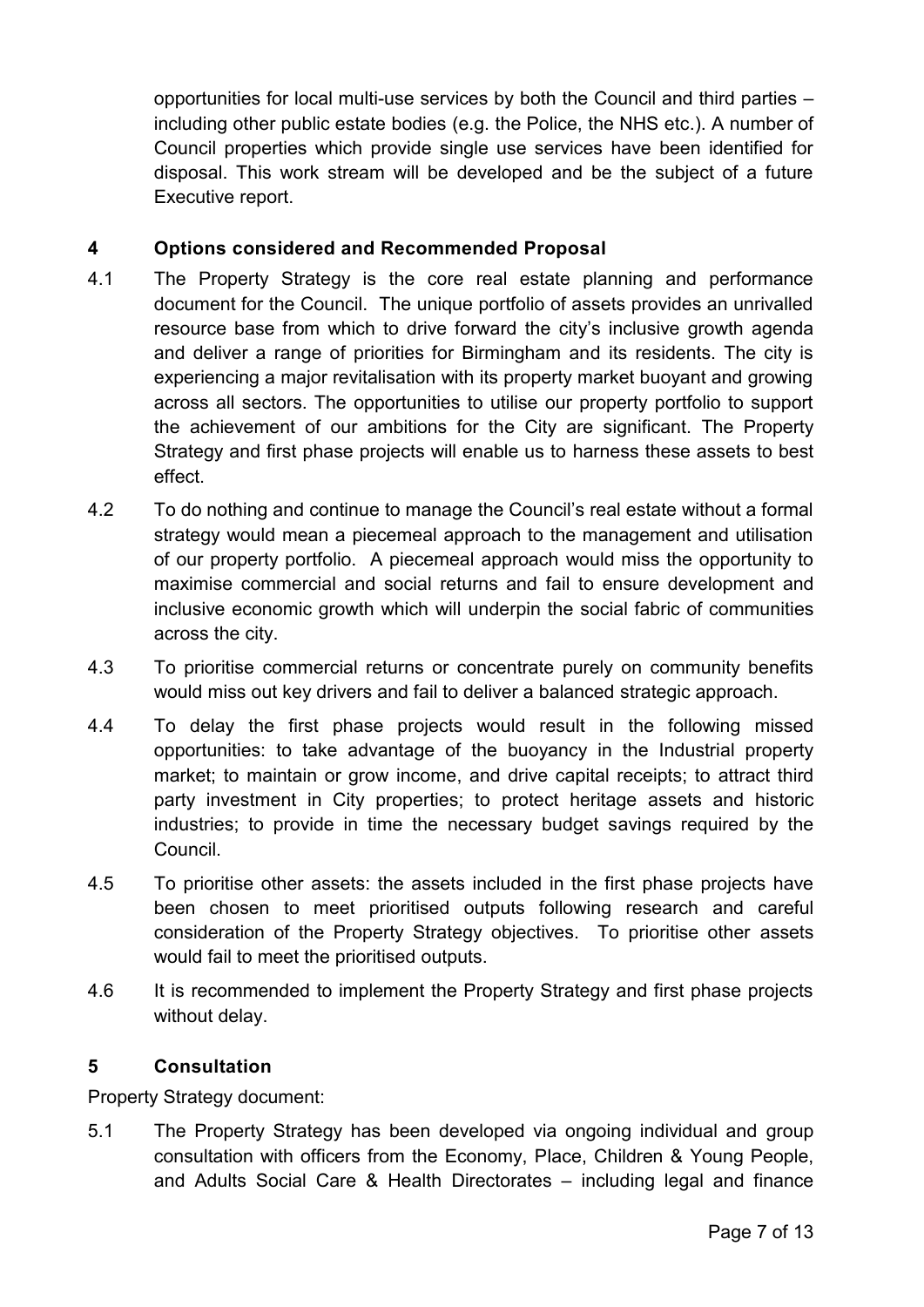officers. The draft Strategy was shared with the Leader of the Council and other officers and Cabinet Members in July and October 2018. Comments were recorded and fed into the final version of the Strategy.

This report:

- 5.2 The Cabinet Member for Finance and Resources has been consulted regarding the contents of this report, and is fully supportive of it proceeding to an executive decision. Officers and Councillors including Opposition Leaders have been consulted, and have approved the report content.
- 5.3 Ward members affected by the disposal of surplus properties have been consulted. Their comments are recorded in Appendix 3.
- 5.4 Relevant officers from the Economy, Place, Children & Young People, and Adults Social Care & Health Directorates have been involved in the preparation of this report and support its proposals. Officers from Legal Services, Procurement and City Finance have been involved in the preparation of this report.

# **6 Risk Management**

- 6.1 Reputational risk: There is a reputational risk the Council is seen to be selling large assets or numbers of properties for tactical and profit-making purposes rather than recognising the disposals as part of an overall strategy to use the City's property assets to full advantage. Similarly the rationalisation of Operational Property could be seen to adversely affect service provision. – Press releases will be utilised to explain the balanced approach of the Property Strategy, and staff and members will be fully engaged and briefed accordingly.
- 6.2 Insufficient resources: Non-delivery or delay in delivery of initial savings due to the lack of internal resource to carry out initial performance analysis of the existing estate whilst maintaining delivery of usual business practice will be mitigated by commissioning external professionals, both legal and property specialists. – Funds have been identified for this purpose.
- 6.3 Inability to meet property market timelines: Non-delivery or delay in delivery of rationalisation may occur as a result of the impact of the existing governance process. – In order to mitigate this risk, changes to existing processes have been proposed including increasing financial delegations as detailed in section 7.2 below
- 6.4 Interim reduction in existing rental income: The disposal of assets to generate capital receipts to reinvest and acquire new stock at various points throughout the implementation period will impact existing rental income – resources to mitigate this reduction in income are proposed through the 2019+ Budget Process – e.g. financial planning and resource management, and potentially through borrowing.
- 6.5 Disruption of services: during and after rationalisation of Operational property: This will be mitigated through the development of detailed plans and project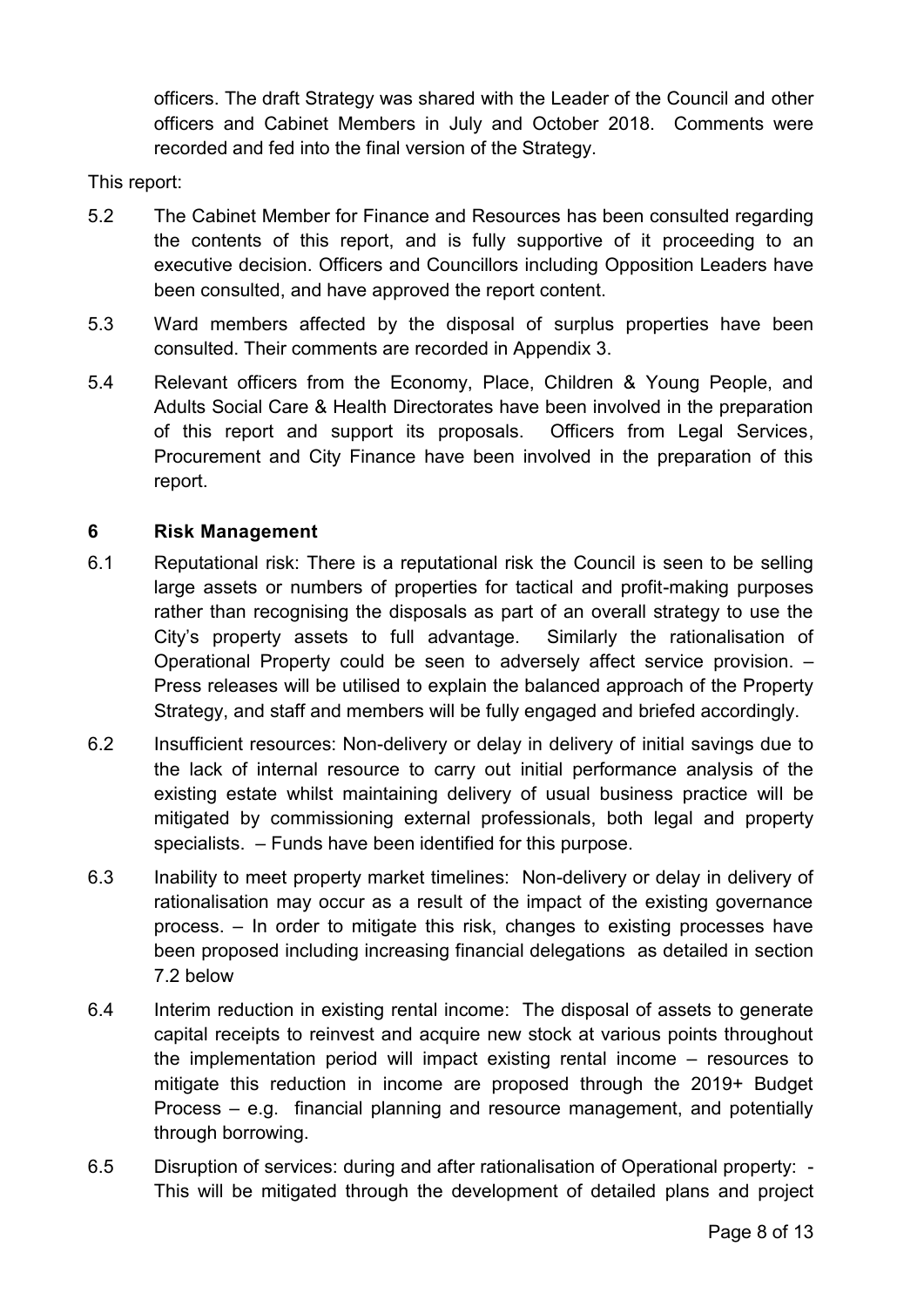management discipline from inception of the rationalisation and relocation programme.

- 6.6 Lack of market appetite for disposals or investment opportunities: This will be managed by adopting a tailored approach to negotiations and a flexible approach to the upfront self-market testing and associated promotional activity, nature of returns and delivery structures to meet our overall objectives.
- 6.7 The unpredictable nature of the property market and the impact of Brexit upon the economy are as yet unknown. Regular reviews of projects and performance will be maintained and associated delivery plans will include mitigation options.

# **7 Compliance Issues:**

# **7.1 How are the recommended decisions consistent with the City Council's priorities, plans and strategies?**

- 7.1.1 The Property Strategy is aligned with the strategic outcomes outlined in the Council Plan 2018-2022 – to create a city of inclusive growth where every child, citizen and place matters. The Property Strategy will help make Birmingham: a great city to learn, work and invest in; a great city to grow up in; a great city to age well in; a great city to live in; and for residents to gain maximum benefit from hosting the Commonwealth Games.
- 7.1.2 As the largest local authority in the country with the biggest property portfolio we have the opportunity to utilise the council's property and land assets in a strategic way to deliver our priorities.
- The Property Strategy takes a medium to long term strategic approach to how we utilise our unique asset base and will ensure a balanced delivery of maximised commercial and social returns. Re-aligning the City Council's property will provide a catalyst for development and underpin the social fabric of communities across the city.
- 7.1.4 Delivery of the Property Strategy objectives will include reference to other Council policies in line with the Policy Framework – including financial, planning, infrastructure, housing, jobs and skills, sports, culture, social cohesion and neighbourhoods – ensuring a 'one council' approach is adopted.

# **7.2 Legal Implications**

- The power to hold, appropriate and dispose of land is contained in Sections 120 and 123 of the Local Government Act 1972.
- 7.2.2 S1 of the Localism Act 2011 contains the Council's general power of competence and S111 of the Local Government Act 1972 contains the Council's ancillary financial and expenditure powers in relation to the discharge of its functions including the disposal and acquisition of property.

#### **Delegations**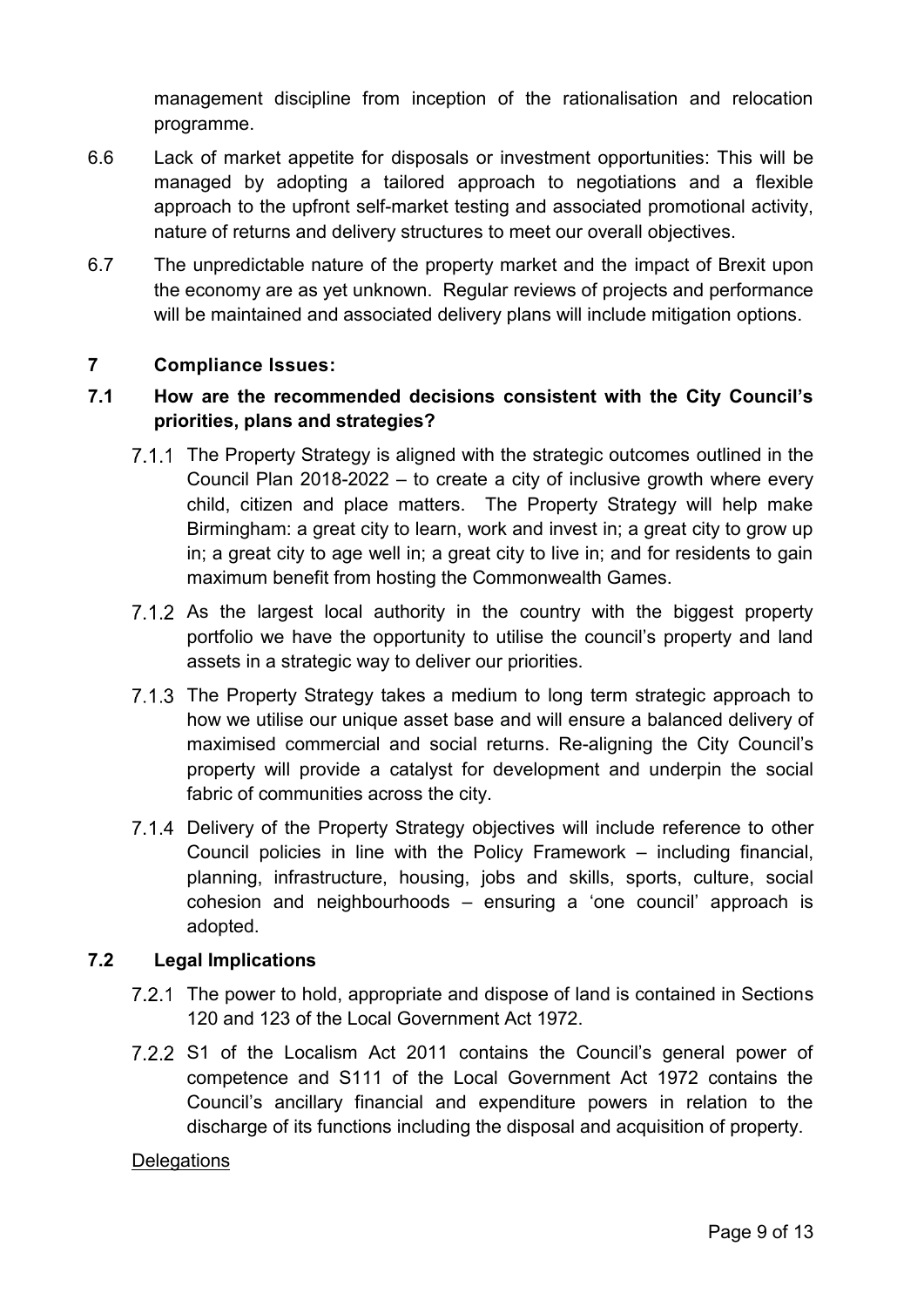- 7.2.3 In order to support effective and timely delivery of the Property Strategy it is proposed to recommend to the Council Business Management Committee to put forward a motion to Full Council for approval to the increased 'property' delegations financial thresholds for the both the Chief Executive and the Corporate Director Economy alone and to the Chief Executive and Corporate Director Economy jointly with the Leader in consultation with the Corporate Director Finance and Governance. Delegations will be reviewed every three years in line with the Property Strategy.
- 7.2.4 In Part B Appendices of the Birmingham City Council Constitution Adopted May 2018 / updated September 2018 – (the Constitution) Section 13 details 'Delegated Authority to Chief Executive and Chief Officers (Corporate Directors)'. Section 13 (i) details the decisions and expenditure approvals relating to Directorate functions. Section 13 (vii) details the additional powers to the Chief Executive and Corporate Director of Economy to make decisions in relation to property. It is proposed to recommend the additions and amendments which are highlighted in the attached Appendix 7.

# Key Decisions

7.2.5 One of the proposed recommendations to change delegations gives powers to the Chief Executive or Corporate Director Economy jointly with the Leader in consultation with the Corporate Director Finance and Governance to acquire and dispose of freehold and leasehold interests at a premium, where the premium is between £1m and £5m. Decisions in excess of £1m in value are defined as key decisions in the Constitution. Currently the ability to make key decisions rest with Cabinet unless Cabinet delegates to a Cabinet Member jointly with a Chief Officer or a Chief Officer or Director alone. It is proposed section 4.3 (ii) of Part B Appendices of the Constitution is amended to enable delegations granted under section 13 (vii) to make key decisions (see suggested wording as highlighted changes in Appendix 7).

# **7.3 Financial Implications**

- 7.3.1 The Property Strategy is focused on making best use of the City's assets and providing greater financial return to support Council priorities – whether directly through income by maximising the net position, or indirectly contributing to the wider City Council savings and social value.
- 7.3.2 Income generated from property will be treated in accordance with the Capital Board and Treasury Management guidelines. An Investment Property Strategy report will be produced annually for approval by Cabinet.
- 7.3.3 The new framework of portfolios will allow rationalisation of the assets in a more targeted way allowing focus on assets for pure investment reasons; and releasing properties not suitable for investment or operational purposes in return for capital receipts or social value.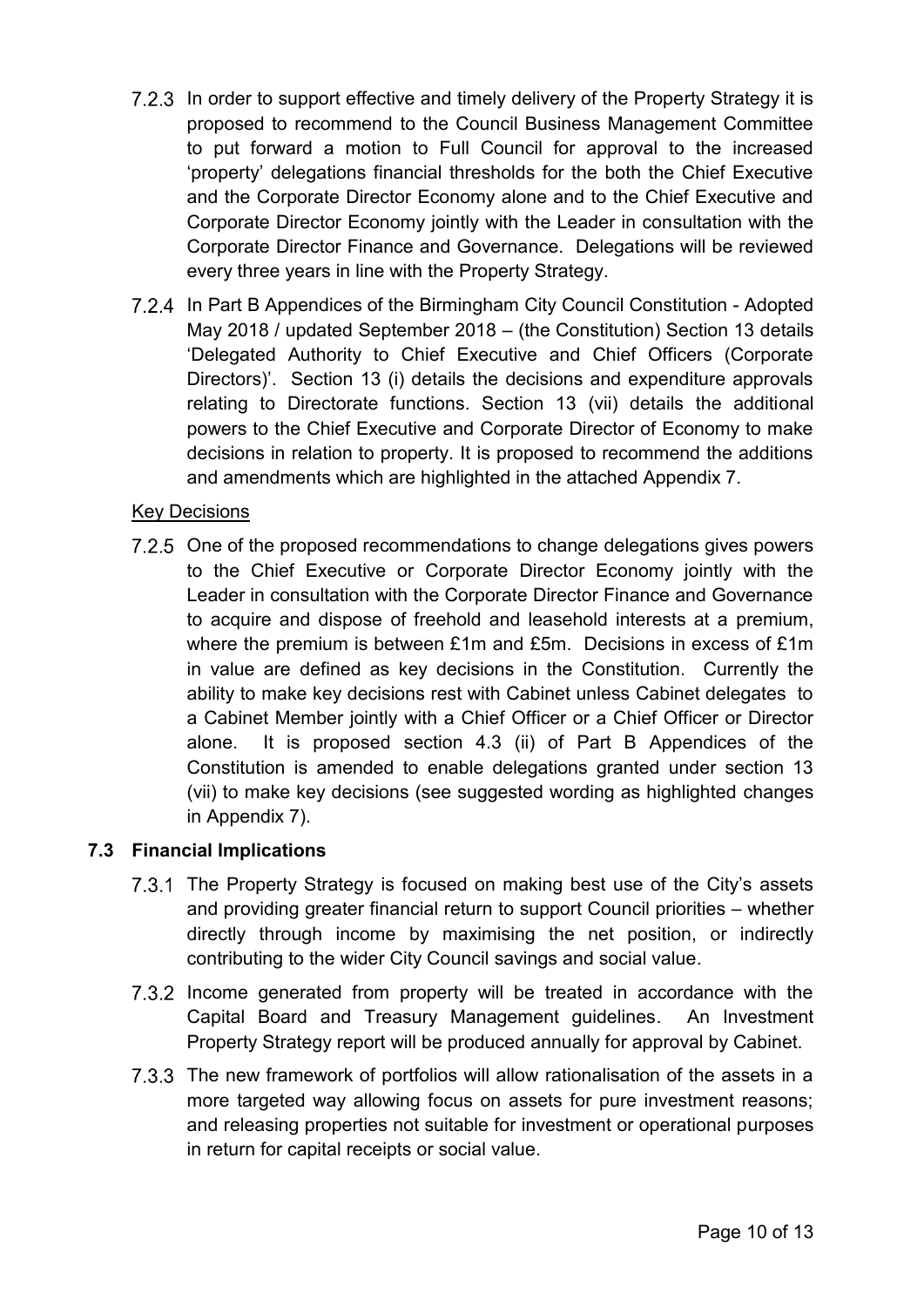- 7.3.4 Rationalisation of the property portfolio will initially result in a reduction in revenue but increases in savings and capital:
	- A reduction in financial revenue from the Investment portfolio will occur due to the sale of revenue generating properties. It is anticipated a small dip will occur in year one, followed by a more substantial dip in year two before delivering growth in years three, four and five. By year five it is anticipated the Investment portfolio will deliver medium growth in gross income (including inflation) – with total returns annually in line with property market conditions
	- Savings and capital receipts from decommissioning and disposal of operational property will take effect from year one. Capital receipts will reduce but savings will accumulate over the five year period.
	- An in-depth review of the legal status and negotiation with third party tenants of properties in the Community portfolio is required before savings or income growth can be predicted.
- 7.3.5 Planned Property Asset Management and Delivery Plans for each of the four theme portfolios will enable more specific financial forecasting over the medium and long term of the Property Strategy. Further details of current budget projections are detailed in the accompanying private report.
- 7.3.6 It may be necessary to borrow funds to take advantage of opportunities in order to meet short timescales driven by the property market. Options will be explored with the Capital Board, including 'Invest to Save'.
- 7.3.7 In order to support effective delivery the following changes to financial management are required. Service areas have historically been allocated budgets for expenditure and income from properties they hold. To enable more efficient and effective budgetary control it is proposed to bring these budgets under a central budget controlled by BPS. Transfer of budgets will only apply to properties in the Investment portfolio.
- 7.3.8 Capital receipts from disposals of assets currently classified within the investment portfolio, which are deemed to no longer meet the new Investment Portfolio criteria will be ring-fenced in an Investment Property Fund and recycled to be reinvested in the Investment Portfolio into existing and more efficient new stock subject to approval by Cabinet of the planned investment portfolio activities as set out in the annual Investment Property Strategy report. Where such capital receipts are not approved for subsequent re-investment in the Investment Portfolio, either in whole or in part, should there be any impact on the budgeted revenue income stream this will be considered as part of the annual approval process.
- Extra financial resources will be required to deliver the increased levels of external legal and property advice required to deliver the Property Strategy outcomes - as described in section 7.5 below. Details of the predicted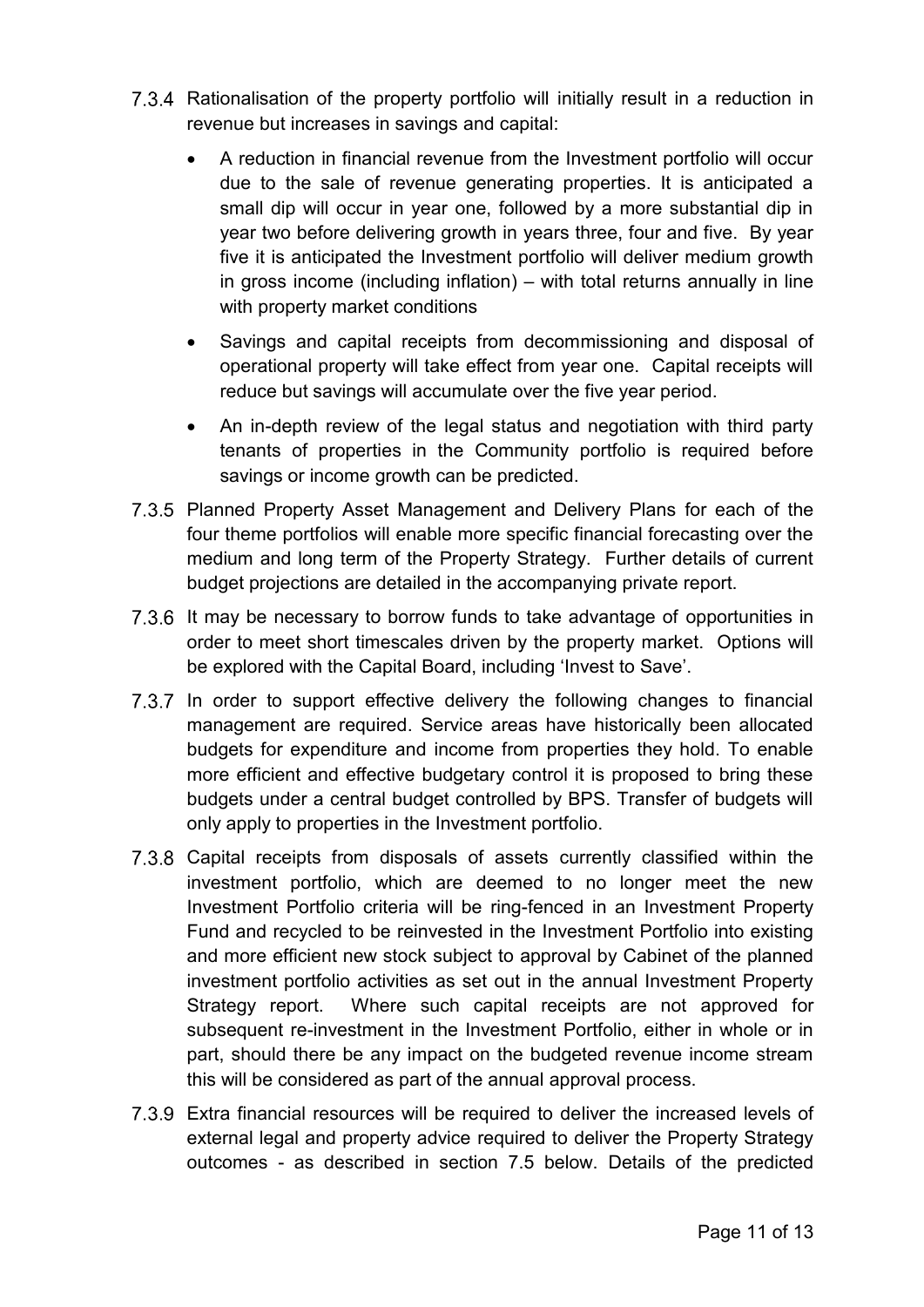financial resources required over the first four years are recorded in the private version of this report.

7.3.10 Where properties to be sold are within the Housing Revenue (HRA) appropriate adjustment will be made to the capital financing charge to the HRA.

# **7.4 Procurement Implications (if required)**

7.4.1 The procurement strategy for the external legal and property advice that is of a transactional nature will be detailed in the delegated report(s) to the Corporate Director, Economy, the Director of Commissioning and Procurement, the Corporate Director, Finance and Governance (or their delegate) and the City Solicitor (or their delegate). This will detail the procurement route in accordance with the Procurement Governance Arrangements and include carrying out a procurement process advertised on OJEU, Contracts Finder and www.finditinbirmingham.com or a further competition exercise using a collaborative framework agreement.

# **7.5 Human Resources Implications (if required)**

7.5.1 Birmingham Property Services has undergone a service redesign to support delivery of the Property Strategy. The initial increase in activity required to achieve the objectives will require additional resources on a temporary basis. External professional property agents and legal staff will be commissioned as required for this purpose.

# **7.6 Public Sector Equality Duty**

7.6.1 The Property Strategy is a policy document setting out the strategy principles associated with property assets and at this stage there are no specific implications. An Equality Assessment Ref No. EQUA124 dated 25th September 2018, is attached as Appendix 8. The assessment confirms there is no adverse impact on the characteristics and groups protected under the Equality Act 2010 and a full Equality Assessment is not required for the purpose of this report. However dependant on how Directorates deliver their services going forward, they will need to set out and identify the impacts on their service based on implications on the communities they serve. It will be at this stage Directorates will be required to undertake full Equality Assessments as necessary.

# **8 Background Documents**

- 8.1 Relevant officer's files save for confidential documents.
- 8.2 List of Appendices accompanying this Report (if any):
	- 1. Property Strategy Summary
	- 2. Property Strategy 2018/19-2023/24
	- 3. Properties surplus properties and ward member comments
	- 4. Plans of surplus properties